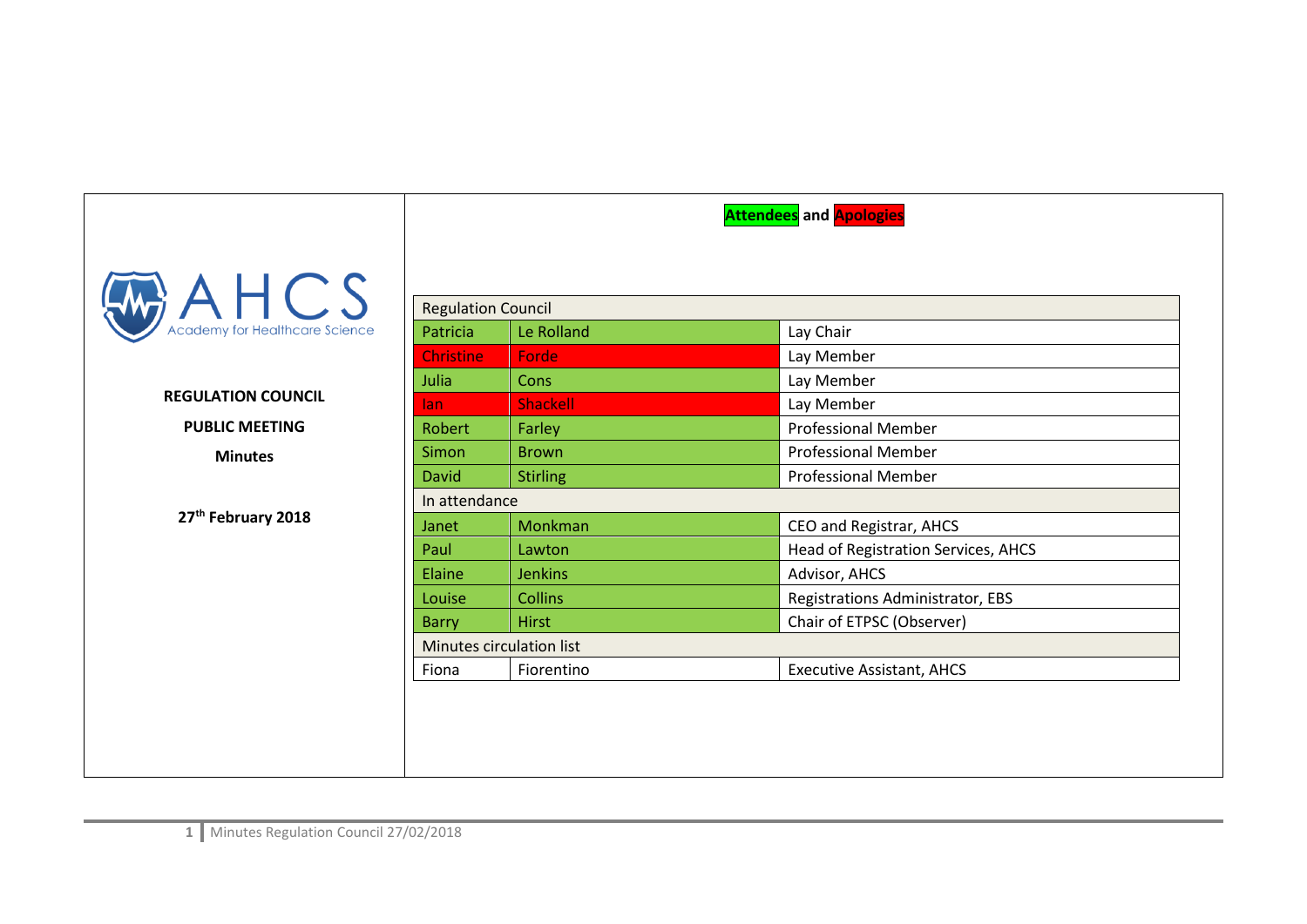## **Key Discussion Points and Actions**

| No.            | Subject                                                                                                                        |                                                                                                                                                                                                                                                                                                                                                                                                                                                                                                                                                                                                                                                                                                                                                                                                                                                                                                                                                                                                                                                                                                                      | <b>Owner</b> | <b>Action / Due</b> |
|----------------|--------------------------------------------------------------------------------------------------------------------------------|----------------------------------------------------------------------------------------------------------------------------------------------------------------------------------------------------------------------------------------------------------------------------------------------------------------------------------------------------------------------------------------------------------------------------------------------------------------------------------------------------------------------------------------------------------------------------------------------------------------------------------------------------------------------------------------------------------------------------------------------------------------------------------------------------------------------------------------------------------------------------------------------------------------------------------------------------------------------------------------------------------------------------------------------------------------------------------------------------------------------|--------------|---------------------|
| $\mathbf{1}$   | <b>Welcome and Apologies</b><br>and declarations of<br>interest                                                                | The Chair welcomed the Regulation Council and thanked Regulation Council Members for<br>agreeing to use the telephone conference details at such short notice.<br>The Chair introduced Barry Hirst, the new Chair of Education, Training and Professional Standards<br>Committee (ETPSC), explaining that it had been their intention to meet that day to discuss the<br>links between the ETPSC and the Regulation Council, however due to inclement weather<br>conditions the face to face meeting had been postponed. A meeting will be rescheduled in due<br>course, following this meeting, and the Chair will provide an update to the Regulation Council.<br>Barry Hirst's role during the Regulation Council meeting was as an observer.<br>The Chair informed Council that two apologies had been received in advance of the meeting, and<br>the Council was declared quorate.<br>The Chair asked prior to the meeting commencing if there had been any declarations of interest?<br>A Professional Member declared that he was the Director of ACS, the Chair confirmed that the<br>meeting could proceed. | <b>Chair</b> | <b>Next Meeting</b> |
| $\overline{2}$ | Confidentiality                                                                                                                | The Chair stressed that confidentiality should be adhered to always, and discussions or papers<br>should not be shared outside the meeting or with any other organisations (except for those<br>agreed for publication and only once published).<br>All were in agreement.                                                                                                                                                                                                                                                                                                                                                                                                                                                                                                                                                                                                                                                                                                                                                                                                                                           |              |                     |
| $\overline{3}$ | Minutes of the meeting<br>of 19 <sup>th</sup> October 2017<br>Action Log of the<br>meeting of 19 <sup>th</sup> October<br>2017 | The Chair asked whether the minutes were a true reflection of October's meeting. Everyone<br>agreed that the minutes were a true reflection, nil amendments were recorded.<br>The action log was discussed in detail and the following observations made:                                                                                                                                                                                                                                                                                                                                                                                                                                                                                                                                                                                                                                                                                                                                                                                                                                                            |              |                     |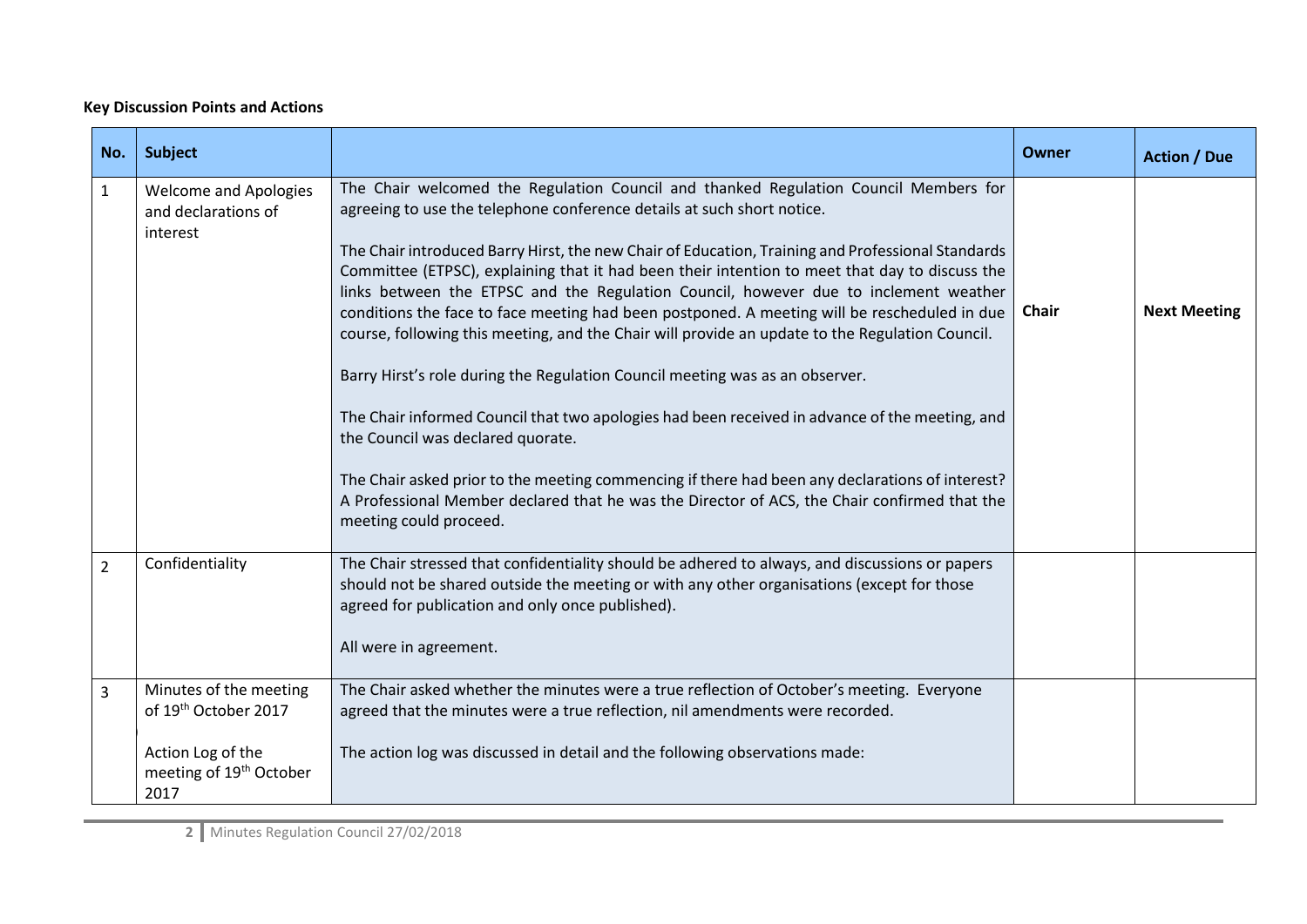|  |                                      | Annual report: It was confirmed that the 2016/2017 plan was now completed and new<br>annual plan was in place.<br>Making contact with CQC (Care Quality Commission): complete<br>Annual review: The Academy was interviewed by the PSA with regards to their complaints<br>$\bullet$<br>policy, this was approved by the PSA, however the Academy were provided some additional<br>time to add factual accuracy to the document.<br>The PSA confirmed that the Academy's Website was up to date all minutes and documents had<br>been published as required. |                                                   |                        |
|--|--------------------------------------|--------------------------------------------------------------------------------------------------------------------------------------------------------------------------------------------------------------------------------------------------------------------------------------------------------------------------------------------------------------------------------------------------------------------------------------------------------------------------------------------------------------------------------------------------------------|---------------------------------------------------|------------------------|
|  |                                      | There was a request for progress on quality assurance to the LSI Credentialing Register, which<br>should be carried out bi-annually.                                                                                                                                                                                                                                                                                                                                                                                                                         |                                                   |                        |
|  |                                      | The notification of change was published $14th$ February, there was a note to say that the<br>Academy had implemented three new Parts of the Accredited register during 2017.                                                                                                                                                                                                                                                                                                                                                                                |                                                   |                        |
|  |                                      | The Decontamination Directory was mentioned and the PSA were happy with the press release.                                                                                                                                                                                                                                                                                                                                                                                                                                                                   |                                                   |                        |
|  |                                      | In terms of financial stability, the PSA had checked the report to Company's House and they<br>were happy with this.                                                                                                                                                                                                                                                                                                                                                                                                                                         |                                                   |                        |
|  | Matters arising not on<br>the agenda | The PSA have requested that when Regulation Board Members are appointed that the PSA be<br>informed.                                                                                                                                                                                                                                                                                                                                                                                                                                                         |                                                   |                        |
|  |                                      | Document control: it was confirmed that policy documents would be made accessible to<br>$\bullet$<br>the Regulation Council and stored via SharePoint, this would enable Regulation Council<br>Members to access appropriate papers as required.                                                                                                                                                                                                                                                                                                             | <b>Head of</b><br>Registration<br><b>Services</b> | <b>Next Meeting</b>    |
|  |                                      | Regulation Council Members Emergency Contact details: Council members were asked to<br>$\bullet$<br>provide emergency contact details following today's meeting, the Chair advised that the<br>details would remain confidential and would solely be used for urgent contact such as<br>cancellation of meetings.                                                                                                                                                                                                                                            | <b>Regulation</b><br>Council                      | 29 <sup>th</sup> March |
|  |                                      |                                                                                                                                                                                                                                                                                                                                                                                                                                                                                                                                                              |                                                   |                        |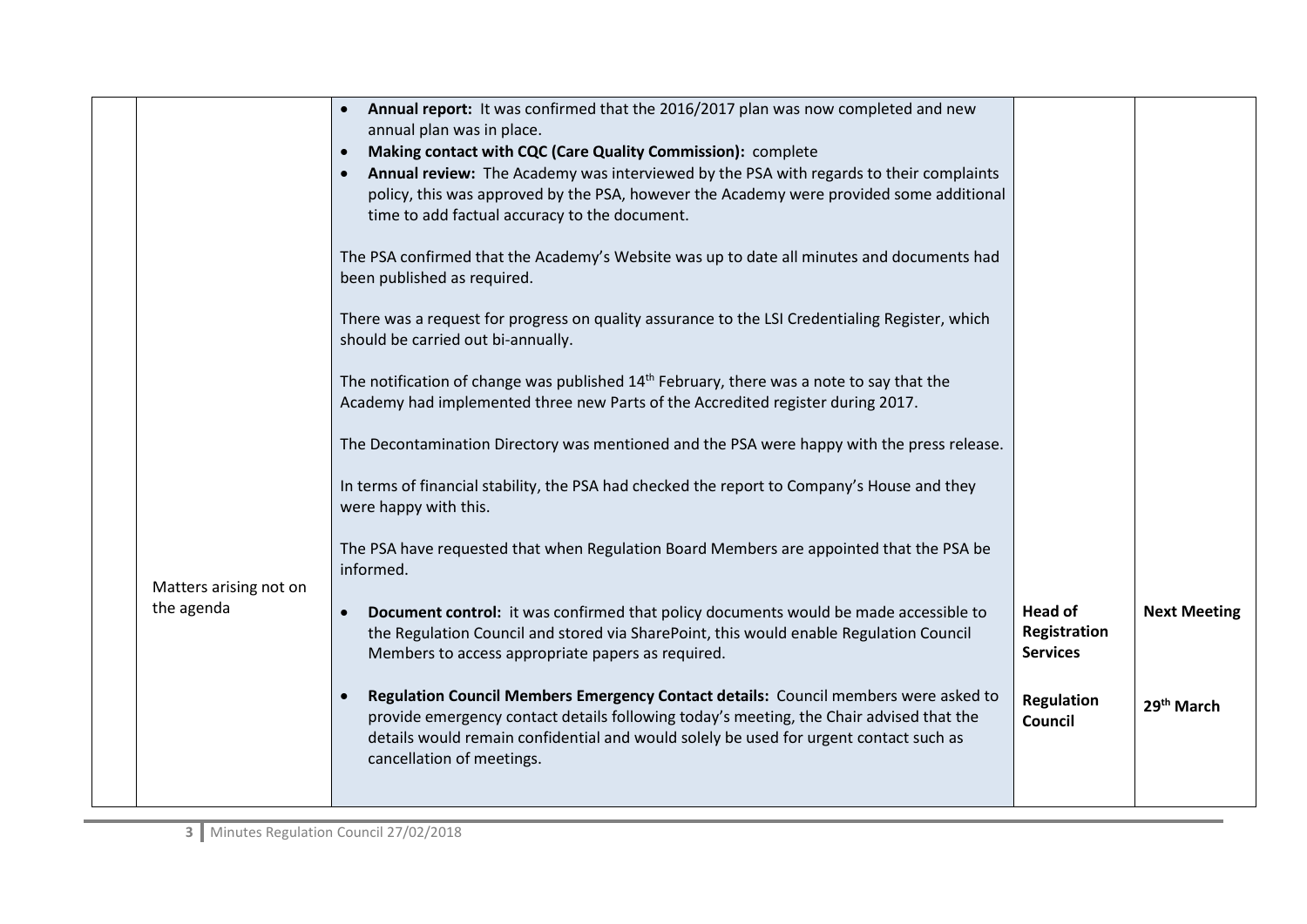|                |                                                                                           | Regulatory Board and Governance Framework: a revised document would be sent to<br>Council once the document had been finalised.                                                                                                                                                                                                                                                                                                            | Registrar    | <b>April</b>              |
|----------------|-------------------------------------------------------------------------------------------|--------------------------------------------------------------------------------------------------------------------------------------------------------------------------------------------------------------------------------------------------------------------------------------------------------------------------------------------------------------------------------------------------------------------------------------------|--------------|---------------------------|
|                |                                                                                           | Notification of change document: Copy to be sent to members including Life Science<br>Industry Assessments.                                                                                                                                                                                                                                                                                                                                | Registrar    | 29 <sup>th</sup> March    |
|                |                                                                                           | Changes to PSA fees: standard annual renewal fee plus an individual amount for each<br>registrant, details to be circulated following the meeting.                                                                                                                                                                                                                                                                                         | Registrar    | 28 <sup>th</sup> February |
|                |                                                                                           | The Chair asked whether all members had received the additional paper which had been<br>circulated prior to the meeting marked 'Paper 3c', the paper covered GDPR: all members<br>confirmed that they had received this and that the document had been welcomed and was<br>very helpful.                                                                                                                                                   |              |                           |
| $\overline{4}$ | Chair's Report - meetings<br>attended                                                     | The Chair circulated the paper, which covered a number of events that she had attended since<br>the last Regulation Council meeting.                                                                                                                                                                                                                                                                                                       |              |                           |
|                |                                                                                           | All found the document useful.                                                                                                                                                                                                                                                                                                                                                                                                             |              |                           |
|                |                                                                                           | The Chair confirmed that she was attending the Accredited Registers Collaborative meeting<br>week commencing 5 <sup>th</sup> March and confirmed that she would report back at the next meeting.                                                                                                                                                                                                                                           |              |                           |
|                |                                                                                           |                                                                                                                                                                                                                                                                                                                                                                                                                                            | <b>Chair</b> | <b>Next Meeting</b>       |
| 5              | Academy update<br>including New Business<br>updates and progress<br>with PSA Applications | Regulation Council were updated as follows:<br>New Business (Life Science Industry (LSI Register): The AHCS CEO was delighted to advise that<br>the Professional Standards Authority (PSA) had approved the LSI Credentialing Register. Some<br>suggestions from PSA had led to the Academy in consultation with LSI colleagues implementing<br>the register via a phased and managed approach. This was now due to go live in March 2018. |              |                           |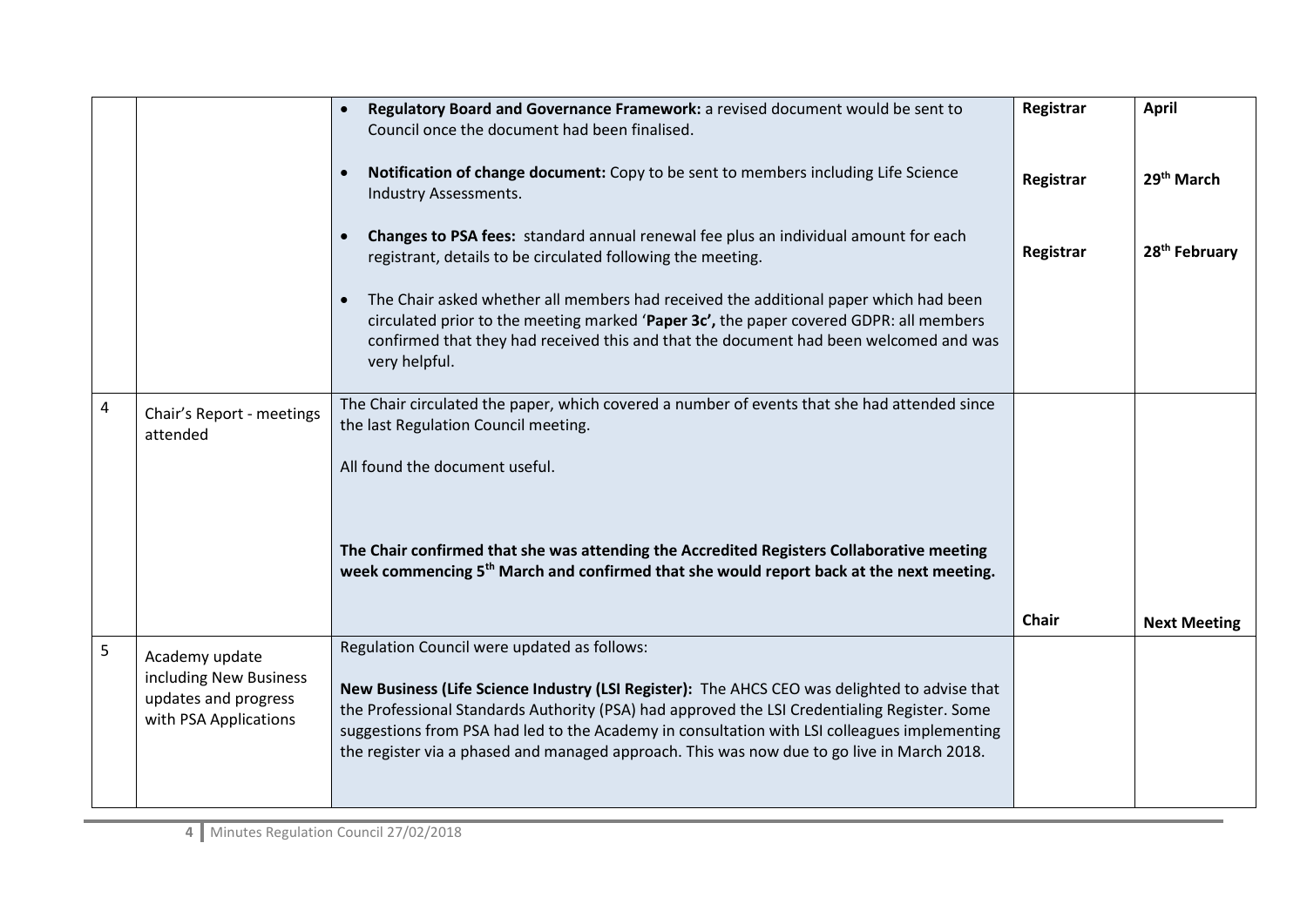|   |                    | PSA Annual Review: The proposed regulatory framework was presented to the PSA during the<br>annual review. The PSA welcomed the proposal and agreed that the new governance structure<br>would be a positive move forward. The governance framework included a Regulation Board<br>and this will be in place within the next 8 weeks.<br>The annual review would be circulated to Council and would include a briefing document |           |          |
|---|--------------------|---------------------------------------------------------------------------------------------------------------------------------------------------------------------------------------------------------------------------------------------------------------------------------------------------------------------------------------------------------------------------------------------------------------------------------|-----------|----------|
|   |                    | describing each type of register e.g. what is a credentialing register, an accredited register, a<br>non-accredited register a directory and the difference between statutory and voluntary<br>regulation. The document would be circulated late March to early April, including the draft<br>terms of reference.                                                                                                               |           |          |
|   |                    | Action: circulate the PSA Annual Review, and Terms of Reference.                                                                                                                                                                                                                                                                                                                                                                | Registrar | April 18 |
|   |                    | The Academy will launch the LSI Credentialing Register shortly and were working with the PSA,<br>LSI and stakeholders in terms of the press release.                                                                                                                                                                                                                                                                            |           |          |
|   |                    | One Council member commented that once the press release had been launched that this<br>should be flagged to National Procurement in Scotland as they may have a vested interest.                                                                                                                                                                                                                                               | Registrar | April 18 |
|   |                    | New Business Directories: The National Institute for Health Research (NIHR) were working<br>with the Academy to develop a directory.                                                                                                                                                                                                                                                                                            |           |          |
| 6 | Registrar's report | The Registrar presented the report as follows:                                                                                                                                                                                                                                                                                                                                                                                  |           |          |
|   |                    | There have been nil investigations or new reported complaints against registrants<br>There has been a steady increase in numbers of registrants across the Academy's<br>register<br>Equivalence numbers have not significantly increased but new applications are still<br>being processed<br>HSS Register has had a small increase.                                                                                            |           |          |